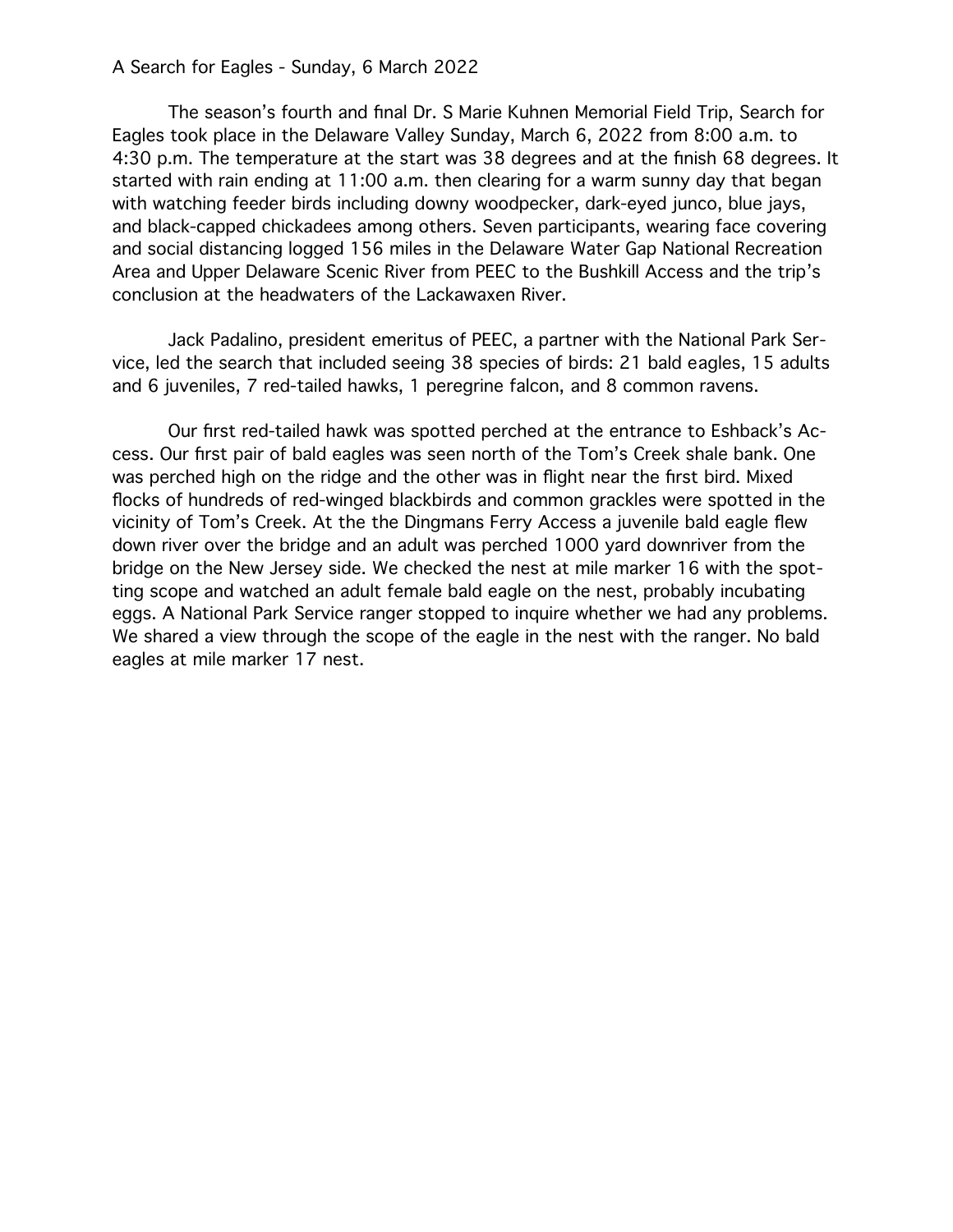

There were no eagles at Milford Beach nor along River Road.

We checked the BE nest near the Pierce House as well as behind the Delaware Valley High School. No eagles present; however, a red-tailed hawk was spotted on the cliffside opposite the school.

We continued past the Best Western, no eagles. At the River View Restaurant near where PA, NJ, and NY converge we spotted hooded mergansers, belted kingfisher, and mallards.

We made a pit stop at the Pennsylvania welcome center.

The Laurel Grove Cemetery overlook above the tri-state monument is where we spotted ring-billed gulls. We checked the cemetery nest. No activity. Two adult eagles were seen flying above the ridge in Port Jervis.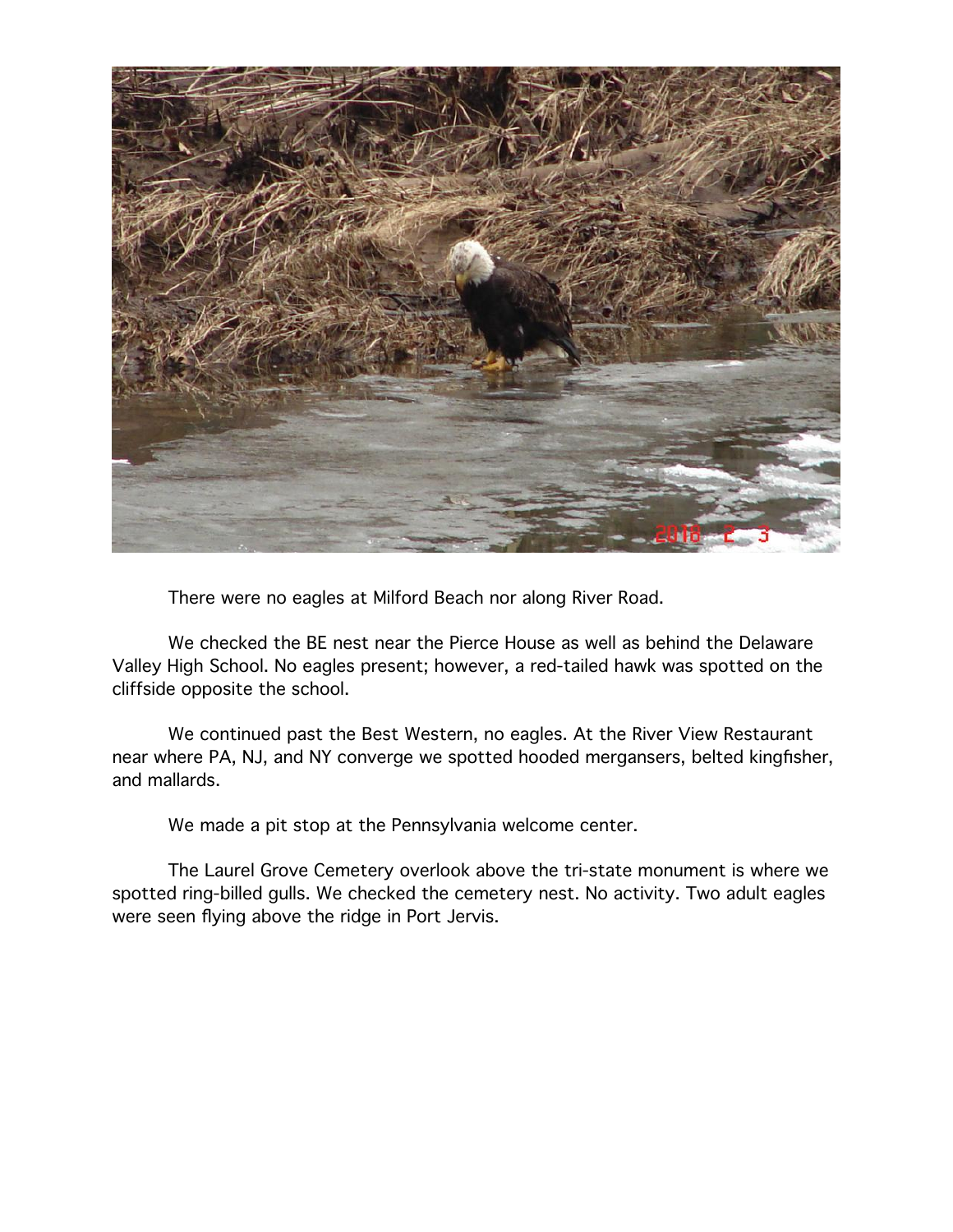By noon we approached the Hawks Nest historical marker where we spotted peregrine falcons on all five previous searches. I looked into my side view mirror and saw a peregrine flying toward us. We watched the falcon flying about then landing above us on the cliff. We all enjoyed great looks at the perched bird through the spotting scope. An adult eagle was perched on the Pennsylvania side down river from the Indian Head launch area. We pulled off the road across from where the nest is located, put a scope on the nest and



discovered a female eagle on the nest, here again probably incubating. There was an adult eagle perched high on the ridge at Pond Eddy. Across the river was a perched juvenile eagle that we watched take flight. While we were watching an adult flew by. There were also two juvenile eagles soaring above the ridge in New York. We continued to the Mongaup Falls Observation blind, no eagles. We continued to Plank Road, and Rio Reservoir Dam. Two juvenile eagles soared above as we approached the Rio Dam.

We returned to the Delaware and located two juvenile bald eagles in flight along the road to Mongaup. In the Shohola - Barryville area there were no eagles. We continued north on Route NY 55 to the Roebling Bridge where down river a pair of red-tailed hawks were flying.